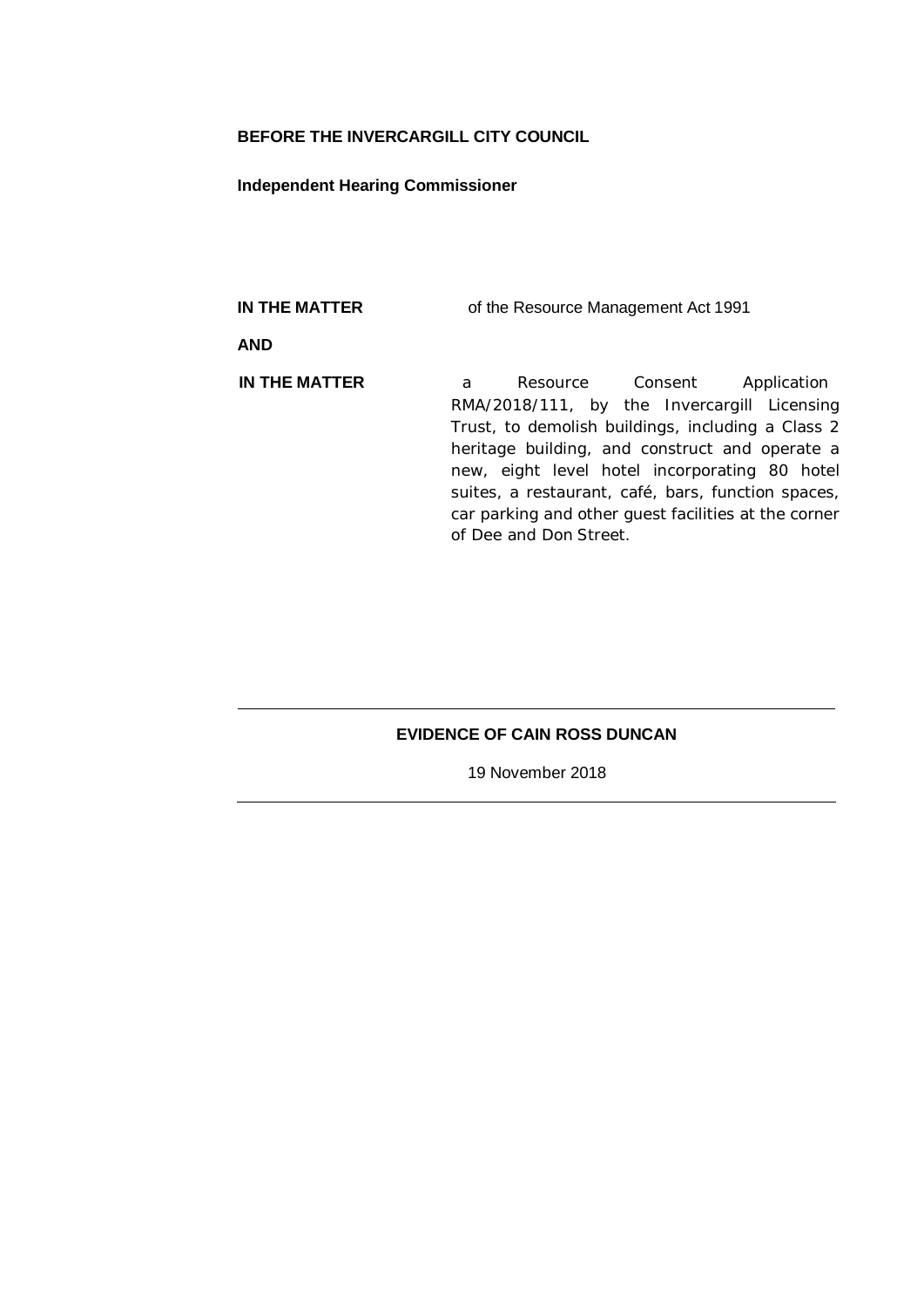# **1. EXECUTIVE SUMMARY**

- 1.1 In general terms I support the ILT's application and believe the erection of an 80 room hotel and supporting bars and restaurants will be an asset to the city and assist with the long overdue revitalisation of the Invercargill CBD.
- 1.2 There are a number of aspects of the design that respect the historical context of the Langland's Building and reference the historical parapet lines of the original buildings. This is especially obvious along the Dee Street façade at 1st floor level. The hotel will be a significant improvement to the haphazard building lines and design that currently exist on either side of the historical Langland's building.
- 1.3 The utilisation of laneways as sheltered areas for outdoor eating and drinking is a creative way of providing protection form adverse weather as well as a separation of the eating and drinking establishments from the hotel. This results in in a more inviting atmosphere for both hotel guests and city residents alike.
- 1.4 I have three key concerns with the applicants proposal:
- 1.5 The loss of the historic Langland's building, or more precisely the mitigation measures proposed by the applicant in terms of their contribution to an Invercargill Heritage fund. This is in the context of the non-disputed, significant impact the demolition of the Langland's Building has on heritage values. I am also concerned with the Council's recommendation that the heritage fund only be available for publicly owned historic buildings;
- 1.6 The impacts of the Porte Cochere on the Dee Street streetscape and pedestrian safety; and
- 1.7 The terracotta finishing materials at levels 1-3 of the hotel and the impact this has on the mass of the building.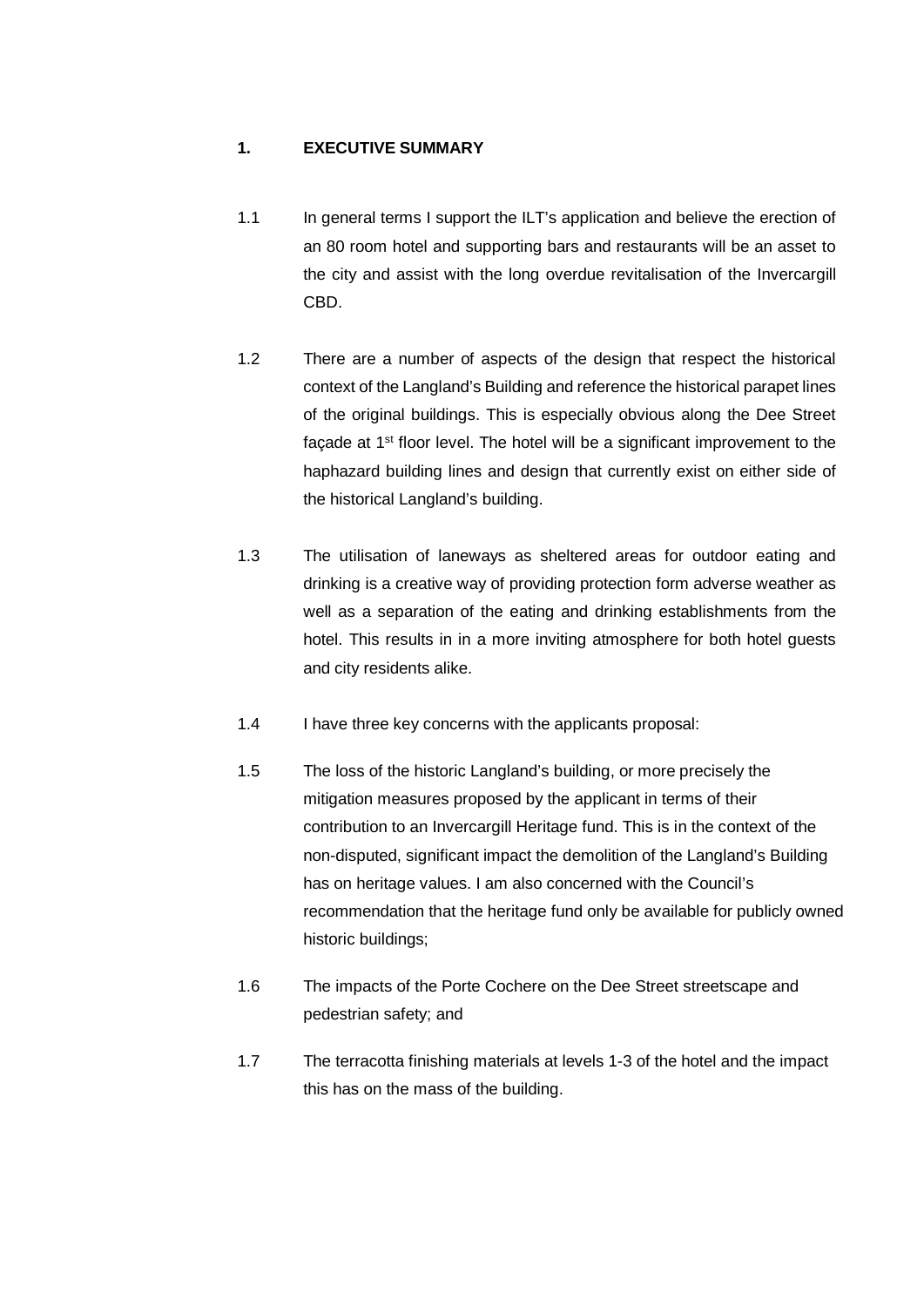# **2. INTRODUCTION**

- 2.1 My full name is Cain Ross Duncan.
- 2.2 I hold a Bachelor of Resource Studies and a Masters in Applied Science (Environmental Management) from Lincoln University. I am currently employed by Fonterra Dairy Co-operative Group as a Sustainable Dairy Advisor. Part of this role involves dealing with planning and policy matters for local farmers and the Co-operative. I have held this role since July 2012.
- 2.3 Prior to my current role I spent 6 years working in the United Kingdom as a town planner and planning enforcement manager. The majority of that time was spent in the London Borough of Tower Hamlets, where planning permission (resource consent) applications for large scale hotel and high rise apartment blocks were common place. In addition to this I spent a significant amount of time dealing with the protection of heritage buildings in my planning enforcement role.
- 2.4 I am not a formally qualified planner and as such I am not offering evidence as an expert witness, although I do have experience in dealing with large scale urban development and regeneration projects from a planning perspective.

## **Scope of evidence**

- 2.5 My evidence for the hearing will deal with the following:
	- (a) General Re-Development Benefits
	- (b) Heritage Proposed Mitigations
	- (c) Porte Cochere
	- (d) Finishing Materials

#### **3. General Re-Development Benefits**

3.1 The Invercargill CBD is in dire need of rejuvenation, with a large number of empty and dilapidated buildings lining Dee and Tay Streets, especially at 1<sup>st</sup> and 2<sup>nd</sup> floor level. Many of these buildings are nationally or locally listed heritage buildings. These buildings form an important part of the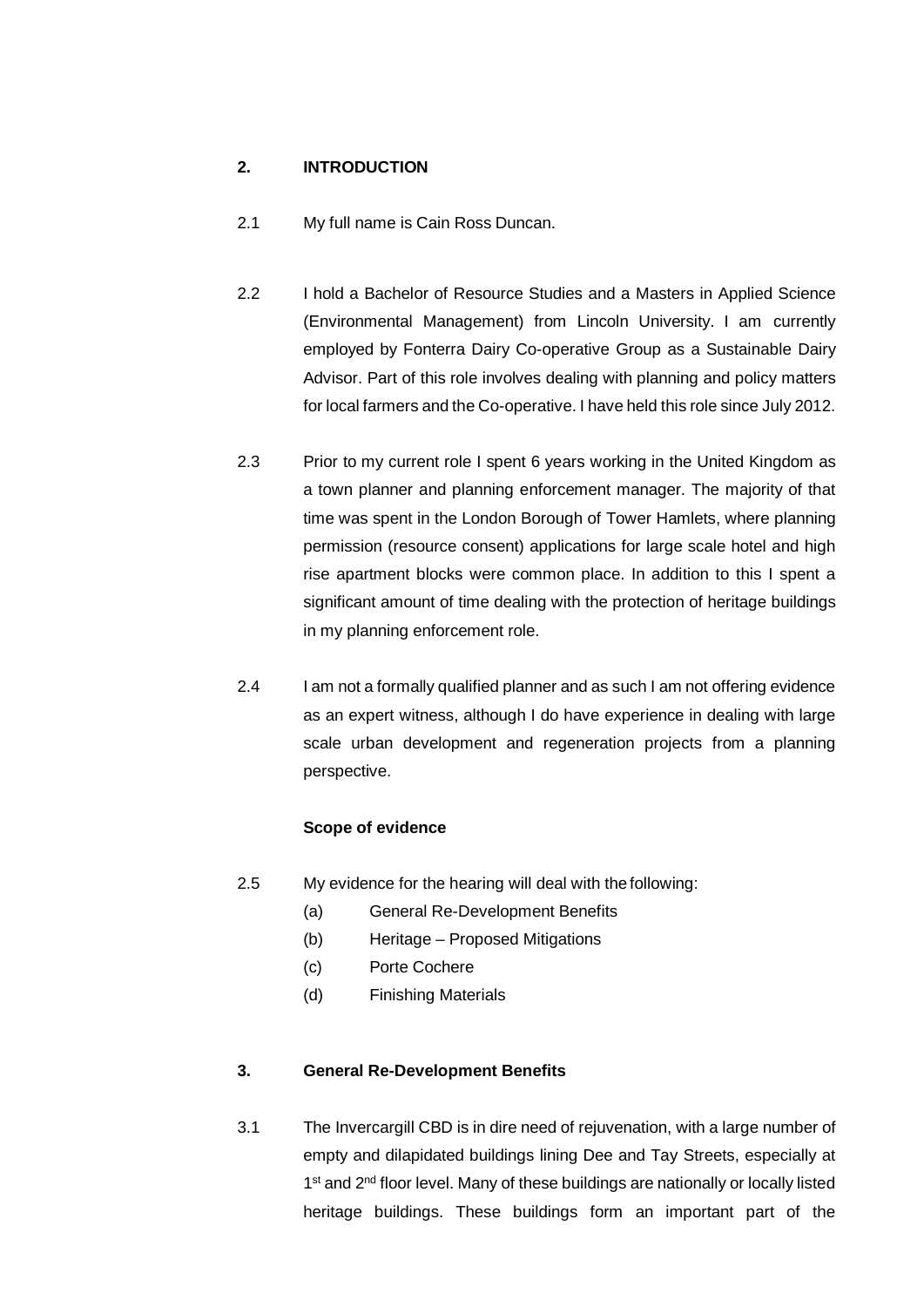Invercargill streetscape and add character and interest to our CBD. Unfortunately many of these buildings have suffered from under investment, making them undesirable for tenants and unsafe in the event of an earthquake. This holds true for the current building at 73-81 Dee Street.

- 3.2 The 80 room hotel and supporting bars and restaurants will significantly improve the vibrancy of the inner city, drawing guests and city residents into the center of Invercargill, providing jobs and improving foot traffic for other businesses in the area.
- 3.3 The overall design of the building is of a high standard with a number of aspects that respect the historical context of the Langland's Building and reference the historical parapet lines of the original buildings in the area. This is especially obvious along the Dee Street façade at 1<sup>st</sup> floor level. The hotel will be a significant improvement to the haphazard building lines and design that currently exist on either side of the historical Langland's building.
- 3.4 The utilisation of laneways as sheltered areas for outdoor eating and drinking is a creative way of providing protection form adverse weather as well as a separation of the eating and drinking establishments from the hotel. This results in in a more inviting atmosphere for both hotel guests and city residents alike.
- 3.5 Overall I support the redevelopment of the Dee/Don Street site within the context of my points of concern raised in Sections 4-6.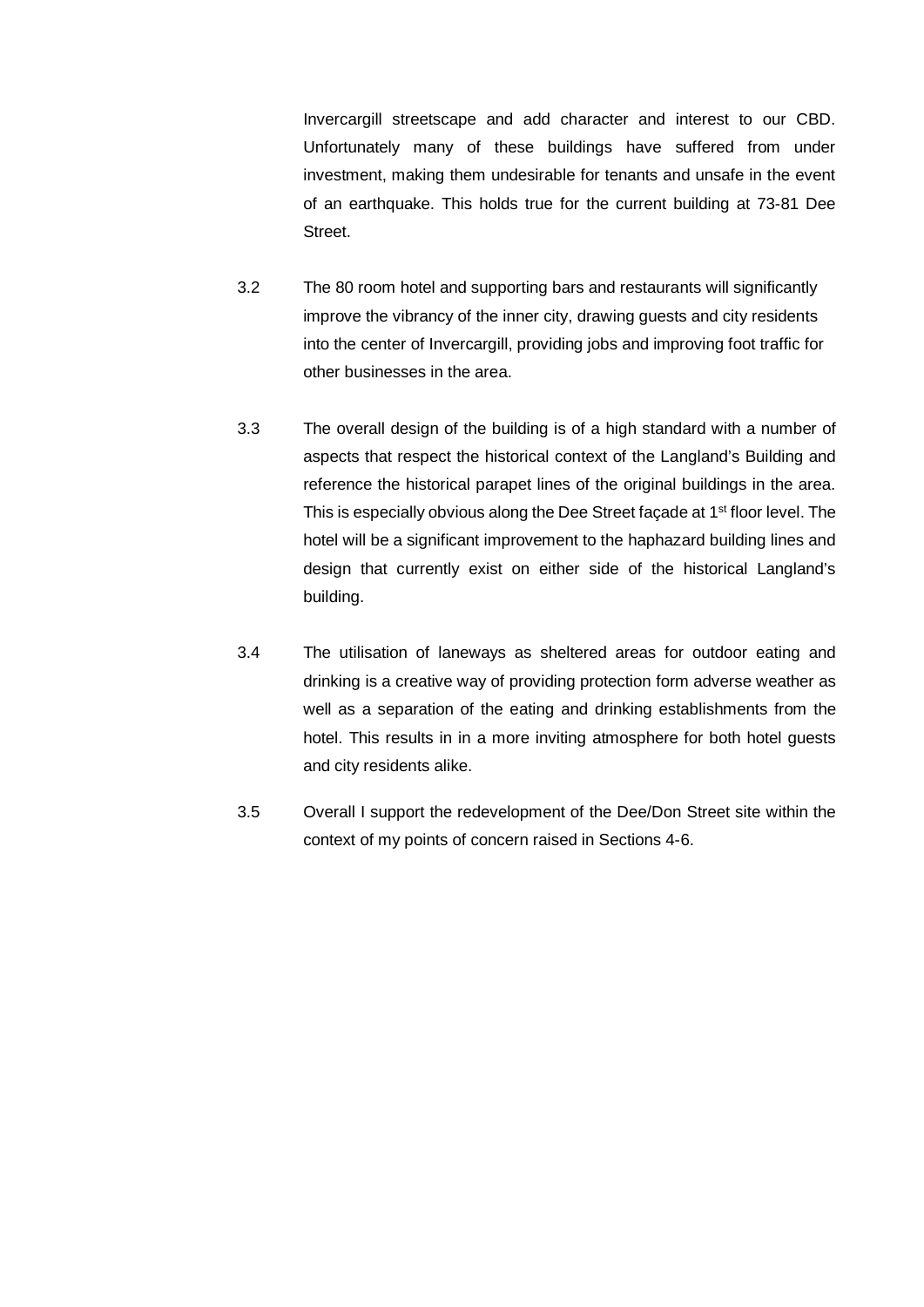#### **4. Heritage Loss and Proposed Mitigations**

- 4.1 McStay (2017) identified that 73-81 Dee Street (Langlands) Building) had moderate to high local heritage values, especially in the context of its locations on a key corner of the Invercargill CBD. McStay concluded that the impact of demolishing the building would have a large effect on heritage values. This conclusion is not disputed by the applicants' expert heritage witness, however Dr Cawte rightly assess that loss against the feasibility of retaining the building and the benefits of the new hotel for Invercargill.
- 4.2 It is unfortunate that from the outset of the redevelopment project there wasn't a design philosophy centered on utilising the current historic building. This could have created an equally attractive design and set an example for other historic building owners within the CBD. It is clear from quotes made by Mr Mulvey (Former ILT General Manger) in the Southland Times (July 2017) that the site was purchased with the clear intention of demolishing all buildings on it.
- 4.3 While Dr Cawte states in paragraph's 4.11 and 4.12 of his evidence that the adaptive reuse of the building is not feasible as a hotel and if only the façade was retained it would be non-functioning, acting only as an historic veneer; this appears to be largely within the context of the current building design. There are a number of examples of historic buildings being used as hotels throughout the country.
- 4.4 Despite my concerns with the loss of the heritage building I agree that with appropriate mitigation measures the redevelopment of this site needs to proceed as a matter of urgency. This is due to the wider benefits it will bring to the city, the incorporation of a number of historical elements into the new building and the general quality of the design. It is not feasible or practicable to now go back and revisit the whole premise of the design to incorporate the Langland's Building.
- 4.5 In terms of the mitigation measures being proposed, my initial concerns with the proposal by the applicant to undertake restoration work to other properties under its ownership has been overcome by the general agreement by all parties to a consent condition requiring this to be outlined and approved by the Council.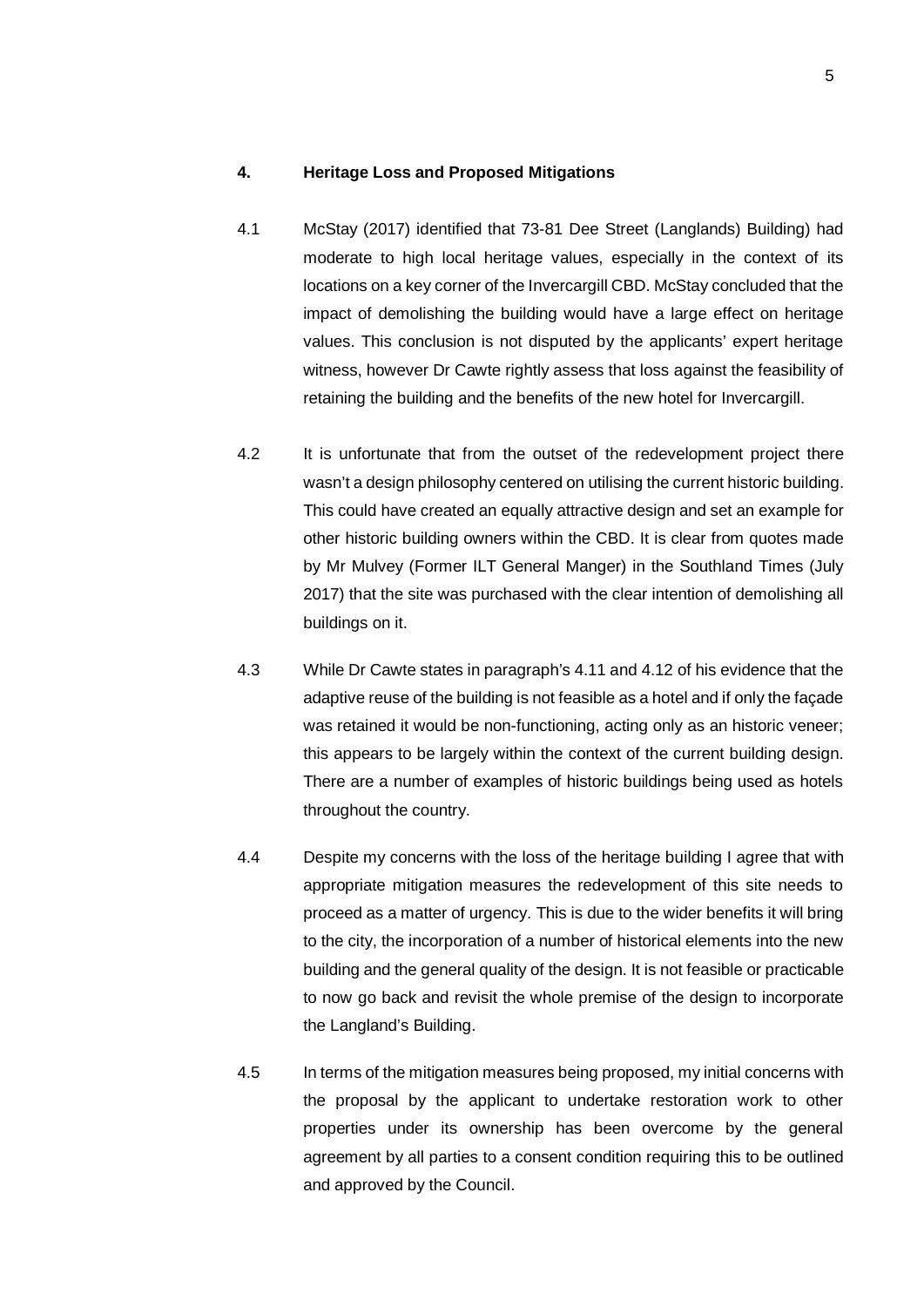- 4.6 The applicant has proposed making a \$50,000 contribution to initiate an Invercargill Heritage Fund. I support this as a mitigation and strongly agree with the Dr Cawte that this should be a contestable fund for **all** heritage building owners, especially private owners. It is privately owned buildings within the CBD that present the highest risk of becoming dilapidated.
- 4.7 Despite supporting the general concept of the fund I believe that the contribution of \$50,000 is not adequate to offset the significant impact on heritage values and the significant cost savings to the applicant of demolishing the building versus having to incorporate it into the building design. The complete demolition of the heritage building results in a in a 1.8million dollar cost saving when compared to the cheapest option of just retaining the façade (WTPartnership, 2017).
- 4.8 To make a significant and meaningful contribution to the protection and restoration of Invercargill City's heritage buildings, that offsets the significant loss of heritage being proposed by the applicant, a significant increase in the contribution to a city heritage fund is required.

#### **5. Porte Cochere**

- 5.1 Business Zone 1, Policy 4 of the Proposed District Plan seeks to create pedestrian friendly frontages that will offer safety, comfort and a stimulating and enjoyable pedestrian experience within the recognised retail area.
- 5.2 While it is common for modern hotels to have Cochere and drop of areas, similar to those being proposed by the applicant, these are not common place within inner city hotels. This is due to the impact such areas have on the street frontage and pedestrian safety.
- 5.3 Dee Street lies within the main inner city retail area of Invercargill and while the applicant's traffic expert, Mr Leckie makes reference to a pedestrian survey undertaken in October 2018, which recorded an average of one person per minute moving past the site at peak times, this needs to be placed in context.
- 5.4 Currently all shops from 55 to 73 Dee street are unoccupied (other than the Barlucca nightclub, which only opens Thurs-Saturday from 8pm) with no permanently tenanted shops from 1-19 Don Street either (other than the Kiln Restaurant). There is currently no significant reason for pedestrians to walk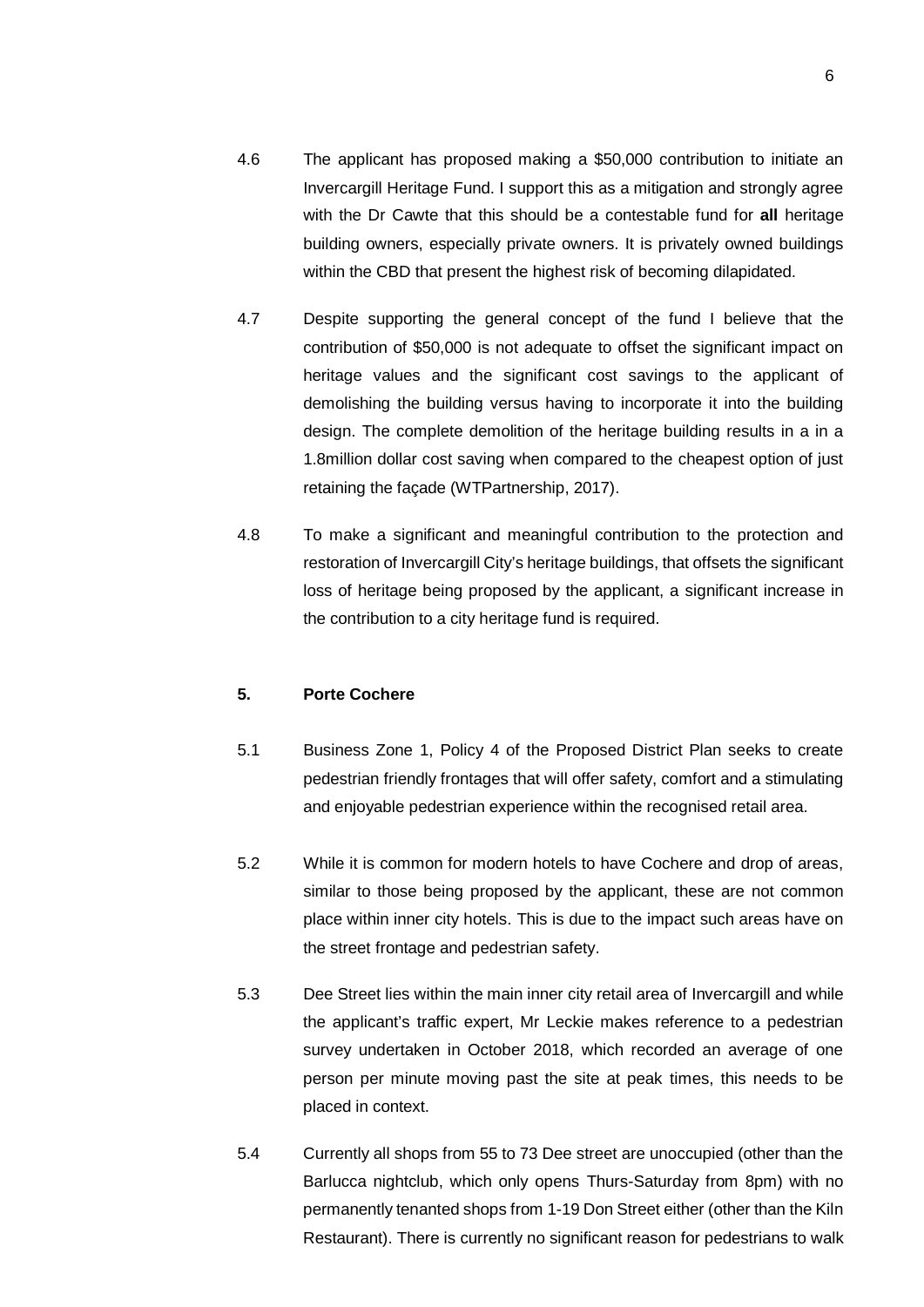along the Dee street frontage of the application site, despite this being in the heart of the Invercargill CBD.

- 5.5 One of the key reasons the applicant is looking to establish a hotel at the site is to stimulate the rejuvenation of the CBD and in particular the area around the application site. The new hotel, bars and restaurants will add vibrancy to this section of the CBD, stimulate business growth in the surrounding empty retail sites and significantly increase footfall in the area.
- 5.6 On this basis, it is difficult to see how regular vehicle movements in and out of the Porte Cochere, across an increasingly busy pedestrian footpath is compatible or represents good design that would warrant a significant deviation away from Business Zone 1, Policy 4. Mr Leckie also outlines concerns with drivers exiting the Porte Cochere being able to see pedestrians, which adds further weight to the location of the Porte Cohere being unacceptable.
- 5.7 The Dee street frontage of the hotel is located within a key retail frontage of the CBD, and one that has been specially identified in the Proposed District Plan as needing to provide pedestrian friendly frontages. The current plan to have a landscaped parking/drop of area and substation along the majority of the Dee Street frontage does not create a contiguous frontage nor a stimulating and enjoyable pedestrian frontage.
- 5.8 The applicant should consider modifying the building design to remove the Cochere area and create a more appropriate ground level design in this space with active retail/restaurant frontages.

#### **6.0 Finishing Materials**

- 6.1 The materials used to finish the building are one of the key aspects of the design and how well it will fits within both the current urban environment and its durability and context into the future.
- 6.2 I have witnessed a number of large developments as a planner in London where inappropriate materials have been used, which fundamentally changed the appearance of the building and made it inappropriate within its surrounding setting. In addition to this, it is difficult to gain a true understanding of the materials proposed to be used from a plan or design statement.